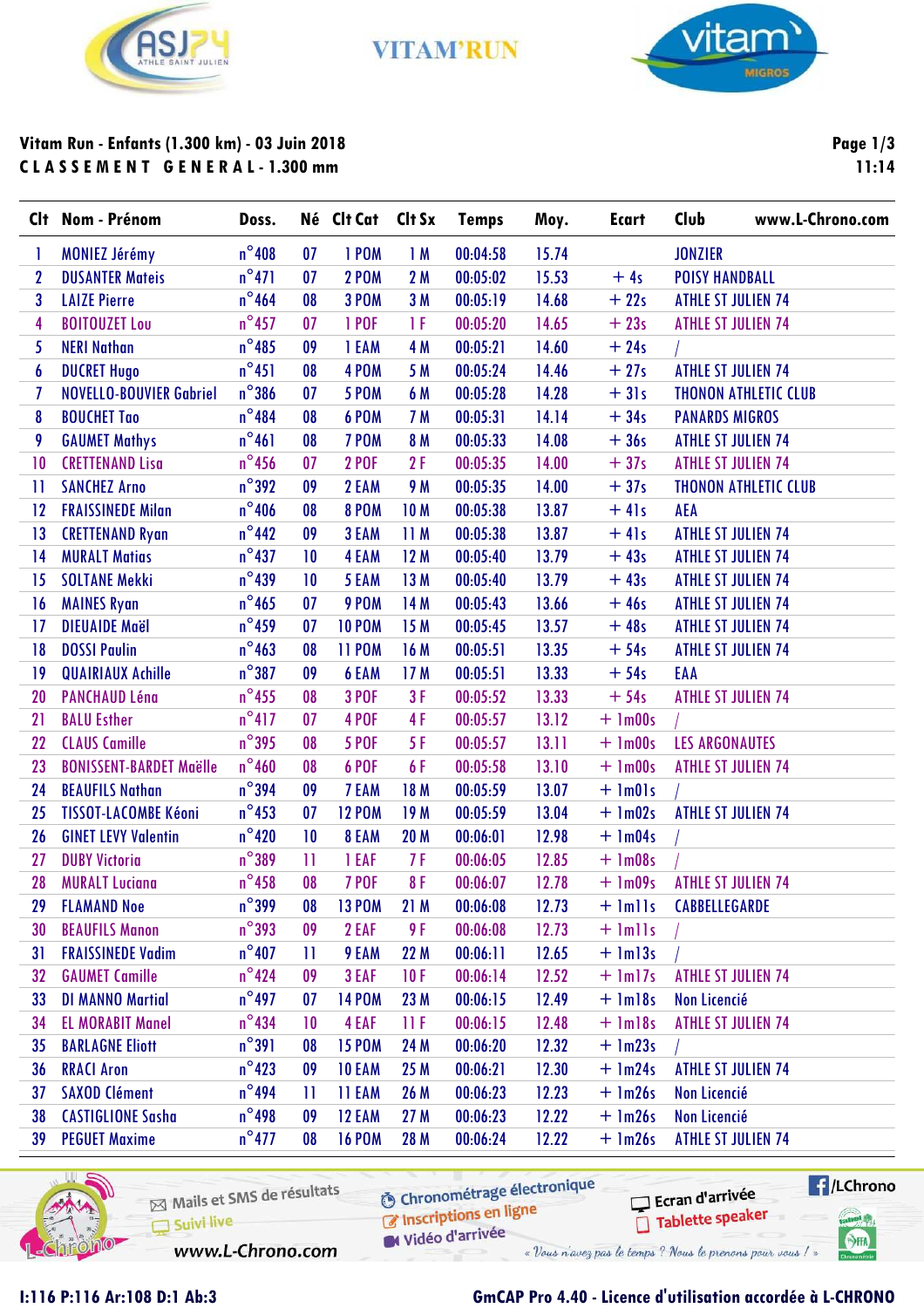

**VITAM'RUN** 



### Vitam Run - Enfants (1.300 km) - 03 Juin 2018 **CLASSEMENT GENERAL-1.300 mm**

Page 2/3  $11:14$ 

| Clt | Nom - Prénom                           | Doss.           |              | Né Clt Cat    | Clt Sx | <b>Temps</b> | Moy.  | <b>Ecart</b> | Club                      | www.L-Chrono.com               |
|-----|----------------------------------------|-----------------|--------------|---------------|--------|--------------|-------|--------------|---------------------------|--------------------------------|
| 40  | <b>DOUNIAMA Chelsea</b>                | $n^{\circ}$ 479 | 07           | <b>8 POF</b>  | 12F    | 00:06:24     | 12.21 | $+$ 1m27s    | <b>ATHLE ST JULIEN 74</b> |                                |
| 41  | <b>FERLIN Sara</b>                     | $n^{\circ}$ 466 | 08           | <b>9 POF</b>  | 13F    | 00:06:24     | 12.20 | $+$ 1m27s    | <b>ATHLE ST JULIEN 74</b> |                                |
| 42  | <b>PAULAT Betting</b>                  | $n^{\circ}$ 447 | 08           | <b>10 POF</b> | 14F    | 00:06:24     | 12.19 | $+$ 1m27s    | <b>ATHLE ST JULIEN 74</b> |                                |
| 43  | <b>BALU Hippolyte</b>                  | $n^{\circ}$ 429 | 10           | 13 EAM        | 29 M   | 00:06:26     | 12.13 | $+$ 1m29s    | <b>ATHLE ST JULIEN 74</b> |                                |
| 44  | <b>LARVARON Angélia</b>                | $n^{\circ}$ 446 | 08           | <b>11 POF</b> | 15F    | 00:06:29     | 12.06 | $+$ 1m31s    | <b>ATHLE ST JULIEN 74</b> |                                |
| 45  | <b>BOSSY Tayssa</b>                    | $n^{\circ}412$  | 07           | <b>12 POF</b> | 16F    | 00:06:30     | 12.01 | $+$ 1m33s    |                           | <b>ATHLETISME VISEU GENEVE</b> |
| 46  | <b>DELAMARRE Mélanie</b>               | $n^{\circ}$ 473 | 07           | <b>13 POF</b> | 17F    | 00:06:32     | 11.95 | $+$ 1m35s    |                           |                                |
| 47  | <b>BENARD Rémi</b>                     | $n^{\circ}$ 390 | 10           | 14 EAM        | 30 M   | 00:06:34     | 11.90 | $+$ 1m37s    |                           |                                |
| 48  | <b>GATINEAU Marius</b>                 | $n^{\circ}410$  | 10           | 15 EAM        | 31 M   | 00:06:35     | 11.86 | $+$ 1m38s    |                           |                                |
| 49  | <b>KOPOBORU FONTANEZ Gabrie n°491</b>  |                 | 09           | 16 EAM        | 32 M   | 00:06:36     | 11.82 | $+$ 1m39s    | <b>Non Licencié</b>       |                                |
| 50  | <b>CALLEGARI Zoé</b>                   | $n^{\circ}$ 469 | 08           | <b>14 POF</b> | 18F    | 00:06:37     | 11.82 | $+$ 1m39s    | <b>ATHLE ST JULIEN 74</b> |                                |
| 51  | <b>MAXIT Laura</b>                     | $n^{\circ}$ 454 | 08           | <b>15 POF</b> | 19F    | 00:06:37     | 11.80 | $+$ 1m40s    | <b>ATHLE ST JULIEN 74</b> |                                |
| 52  | <b>GARION Hector</b>                   | $n^{\circ}430$  | 09           | 17 EAM        | 33 M   | 00:06:38     | 11.79 | $+$ 1m40s    | <b>ATHLE ST JULIEN 74</b> |                                |
| 53  | <b>NOTTEGHEM Martin</b>                | $n^{\circ}418$  | 08           | <b>17 POM</b> | 34 M   | 00:06:41     | 11.69 | $+$ 1m43s    |                           |                                |
| 54  | <b>ZHANG Ruixin</b>                    | $n^{\circ}483$  | 09           | 5 EAF         | 20F    | 00:06:42     | 11.67 | $+$ 1m44s    |                           |                                |
| 55  | <b>SAULNIER Mathis</b>                 | $n^{\circ}$ 436 | $\mathbf{H}$ | <b>18 EAM</b> | 35 M   | 00:06:43     | 11.63 | $+$ 1m45s    | <b>ATHLE ST JULIEN 74</b> |                                |
| 56  | <b>MAISTRE DU CHAMBON Stanis n°476</b> |                 | 09           | <b>19 EAM</b> | 36 M   | 00:06:45     | 11.57 | $+$ 1m48s    | <b>ATHLE ST JULIEN 74</b> |                                |
| 57  | <b>BORJA Tany</b>                      | $n^{\circ}$ 467 | 08           | <b>18 POM</b> | 37 M   | 00:06:47     | 11.52 | $+$ 1m50s    | <b>ATHLE ST JULIEN 74</b> |                                |
| 58  | <b>LABEILLE Elliot</b>                 | $n^{\circ}$ 405 | $\mathbf{H}$ | 20 EAM        | 38 M   | 00:06:47     | 11.51 | $+$ 1m50s    |                           |                                |
| 59  | <b>RAKOTONANAHARY Leny</b>             | $n^{\circ}409$  | 09           | 21 EAM        | 39 M   | 00:06:47     | 11.50 | $+$ 1m50s    |                           |                                |
| 60  | <b>VUKICEVIC Alois</b>                 | $n^{\circ}422$  | $\mathbf{H}$ | 22 EAM        | 40 M   | 00:06:48     | 11.49 | $+$ 1m50s    | <b>ATHLE ST JULIEN 74</b> |                                |
| 61  | <b>NERI Paul</b>                       | $n^{\circ}$ 475 | $\mathbf{H}$ | 23 EAM        | 41 M   | 00:06:52     | 11.38 | $+$ 1m55s    | <b>ATHLE ST JULIEN 74</b> |                                |
| 62  | <b>LABEILLE Justine</b>                | $n^{\circ}$ 404 | 09           | 6 EAF         | 21F    | 00:06:53     | 11.33 | $+$ 1m56s    |                           |                                |
| 63  | PICHOT Orma                            | $n^{\circ}472$  | 10           | 7 EAF         | 22F    | 00:06:56     | 11.25 | $+$ 1m59s    |                           |                                |
| 64  | <b>PETIT Nola</b>                      | $n^{\circ}$ 462 | 08           | <b>16 POF</b> | 23F    | 00:06:58     | 11.21 | $+2m01s$     | <b>ATHLE ST JULIEN 74</b> |                                |
| 65  | <b>GRAS-HERITIER Charlotte</b>         | $n^{\circ}448$  | 08           | <b>17 POF</b> | 24F    | 00:07:02     | 11.11 | $+2m04s$     | <b>ATHLE ST JULIEN 74</b> |                                |
| 66  | <b>DUMOULIN Tess</b>                   | $n^{\circ}444$  | 09           | 8 EAF         | 25F    | 00:07:04     | 11.06 | $+2m06s$     | <b>ATHLE ST JULIEN 74</b> |                                |
| 67  | <b>BENARD Tess</b>                     | $n^{\circ}$ 443 | 10           | 9 EAF         | 26F    | 00:07:04     | 11.05 | $+2m07s$     | <b>ATHLE ST JULIEN 74</b> |                                |
| 68  | <b>HANEL Melina</b>                    | $n^{\circ}$ 398 | 09           | <b>10 EAF</b> | 27F    | 00:07:05     | 11.01 | $+2m08s$     | <b>CLUSES ATHLETISME</b>  |                                |
| 69  | <b>OUHMID CHEZE Victorien</b>          | $n^{\circ}487$  | 10           | 24 EAM        | 42 M   | 00:07:07     | 10.98 | $+2m09s$     |                           |                                |
| 70  | <b>BARBAUD Elea</b>                    | $n^{\circ}415$  | 09           | 11 EAF        | 28F    | 00:07:08     | 10.96 | $+2$ ml0s    | <b>ATHLE ST JULIEN 74</b> |                                |
| 71  | <b>MERICO Mattia</b>                   | $n^{\circ}438$  | 11           | 25 EAM        | 43 M   | 00:07:09     | 10.92 | $+2ml2s$     | <b>ATHLE ST JULIEN 74</b> |                                |
| 72  | <b>GEORGES Laura</b>                   | $n^{\circ}488$  | 08           | <b>18 POF</b> | 29F    | 00:07:11     | 10.87 | $+2m14s$     |                           |                                |
| 73  | <b>JURIC Luka</b>                      | $n^{\circ}432$  | П            | <b>26 EAM</b> | 44 M   | 00:07:12     | 10.85 | $+2ml4s$     | <b>ATHLE ST JULIEN 74</b> |                                |
| 74  | <b>NEDRELID LINCK Filip</b>            | $n^{\circ}$ 490 | 10           | 27 EAM        | 45 M   | 00:07:12     | 10.85 | $+2m15s$     |                           |                                |
| 75  | <b>RICCI Celia</b>                     | $n^{\circ}$ 496 | 10           | <b>12 EAF</b> | 30F    | 00:07:14     | 10.81 | $+2ml6s$     | Non Licencié              |                                |
| 76  | <b>DOMI PONTOIRE Mahé</b>              | $n^{\circ}431$  | П            | <b>28 EAM</b> | 46 M   | 00:07:16     | 10.74 | $+2$ ml9s    | <b>ATHLE ST JULIEN 74</b> |                                |
| 77  | <b>GROSS ZGHAIDI Saphir</b>            | $n^{\circ}470$  | 10           | <b>29 EAM</b> | 47 M   | 00:07:18     | 10.70 | $+2m21s$     |                           |                                |
| 78  | KOPOBORU FONTANEZ Pacom n°492          |                 | 07           | <b>19 POF</b> | 31 F   | 00:07:24     | 10.56 | $+2m27s$     | Non Licencié              |                                |
|     |                                        |                 |              |               |        |              |       |              |                           |                                |



Mails et SMS de résultats Suivi live

**6** Chronométrage électronique

 $\blacksquare$ /LChrono Ecran d'arrivée Tablette speaker **Great** 

 $\bigcirc$ HA

www.L-Chrono.com

« Vous n'avez pas le temps ? Nous le prenons pour vous ! »